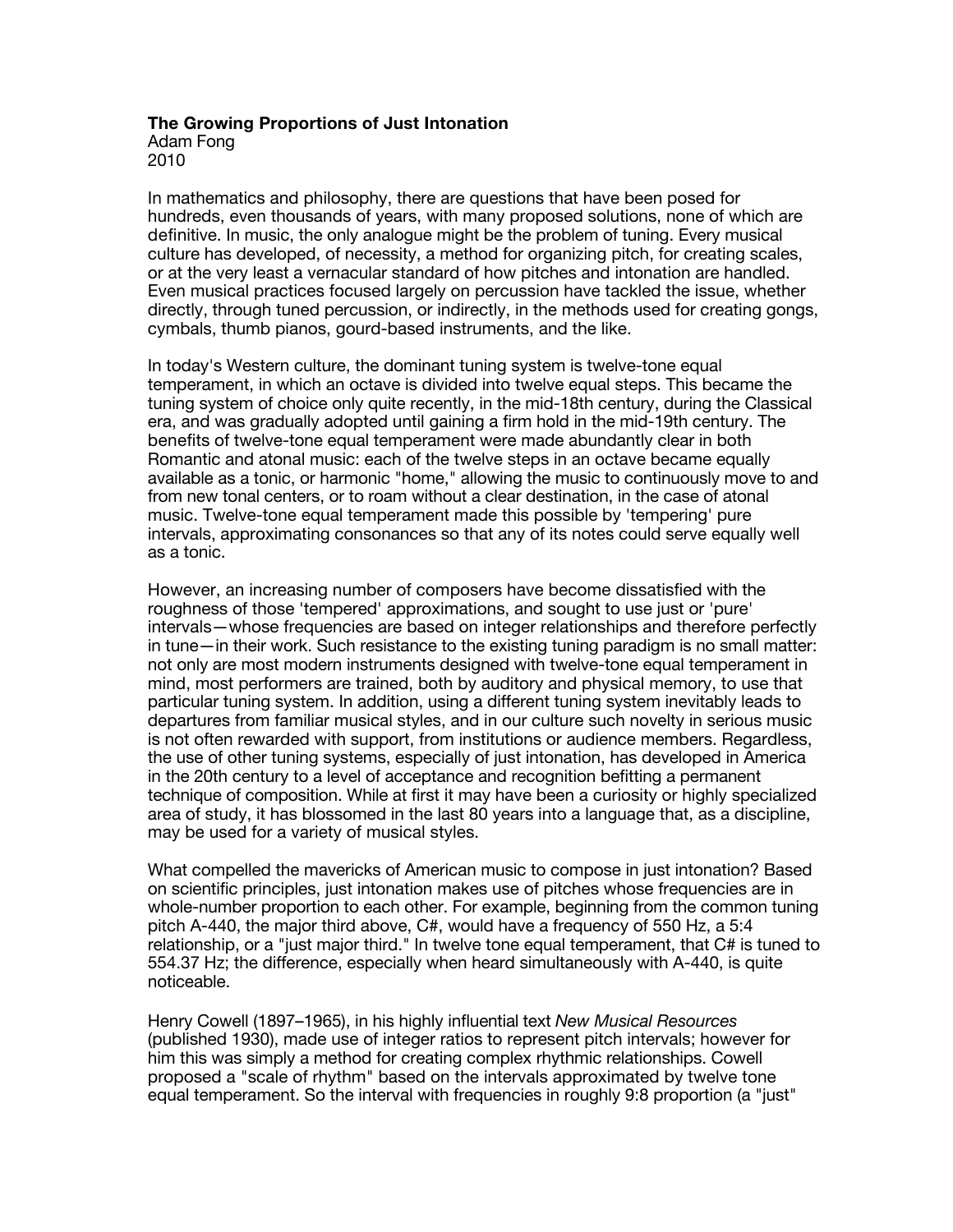major second) would be translated to a measure with one voice playing 9 beats, and the other 8, in the same space of time (for example, one voice at 72 bpm and the other at 64 bpm). Cowell pursued this idea further in commissioning the development of the Rhythmicon, created by Leon Theremin in 1931. This keyboard instrument performed repeated tones in proportional pitch and rhythm.

Very little compelling music was composed for Cowell's Rhythmicon, and the entire pursuit would be of little interest were it not for Cowell's deep influence in the development of American music in the 20th century. As the driving force of the New Music Society, established in California in 1925, Cowell brought together innovative composers and became the forefather of new and experimental music on the west coast. Two composers who benefitted directly from both Cowell's knowledge and the opportunities he created were Lou Harrison and Harry Partch. These two would go on to become the foremost pioneers of their generation in the use of just intonation in new music.

Of the many reasons for the study and use of just intonation, two specific interests help us understand today's practitioners in this area: the scientific purity of just-tuned intervals, and their lineage of historical uses in a variety of cultures. Those compelled by the former argument are often also aesthetic 'purists,' who insist on highly accurate and reliable methods for producing just intervals, and recoil at the acoustical lie perpetuated by equal temperaments. On the other hand, the latter group tends to draw deeper influence from the historical and non-Western uses of just intonation, especially the unique sense of time experienced in the classical traditions of Indian, Javanese, and Balinese music. Of course every composer mixes recognition of both of these areas of interest, and music by nearly all of the contemporary just intonation composers could be termed experimental. However, the use of just intonation in music concerned with these two areas is quite different, and demonstrates just how far-reaching and enduring the departure from twelve-tone equal temperament might be.

#### **From the Ancient, A New Tradition**

**Harry Partch** (1901–1974) dated the beginning of his departure from European musical conventions to 1923, when he first discovered *On the Sensations of Tone* by the German physicist Hermann Helmholtz. [Gann 78] This text, offering a "physiological basis for the theory of music," exposed to Partch what he considered a deep deception: the impurity of the equal-tempered tuning system.

As one of the first 20th-Century composers to dedicate himself to microtonal scales, Partch needed to blaze his own trail. He accomplished this by building many of his own instruments, some based on conventional instruments, but most designed and constructed from scratch. His preferred musical scale contained 43 notes within one octave, and made available an enormous number of intervals, allowing for both scientific inquiry and musical expressivity. The centerpiece of Partch's system therefore was his Chromelodeon, a pedal-pumped reed organ that was tuned to include all 43 tones (the name is a portmanteau of *chrome* meaning color, and *melodeon*, the 19th-Century organ which he modified). Although Partch had already completed early adapted guitars and adapted violas, the Chromelodeon became the standard-bearer to which all his other instruments were tuned. Among those were Harmonic Canons and Kitaras, both resembling very large zithers, a multitude of marimbas including the bass marimba (whose longest block is 1.3 meters), and cloud chamber bowls, a dangling array of 13 Pyrex carboys salvaged from a radiation laboratory.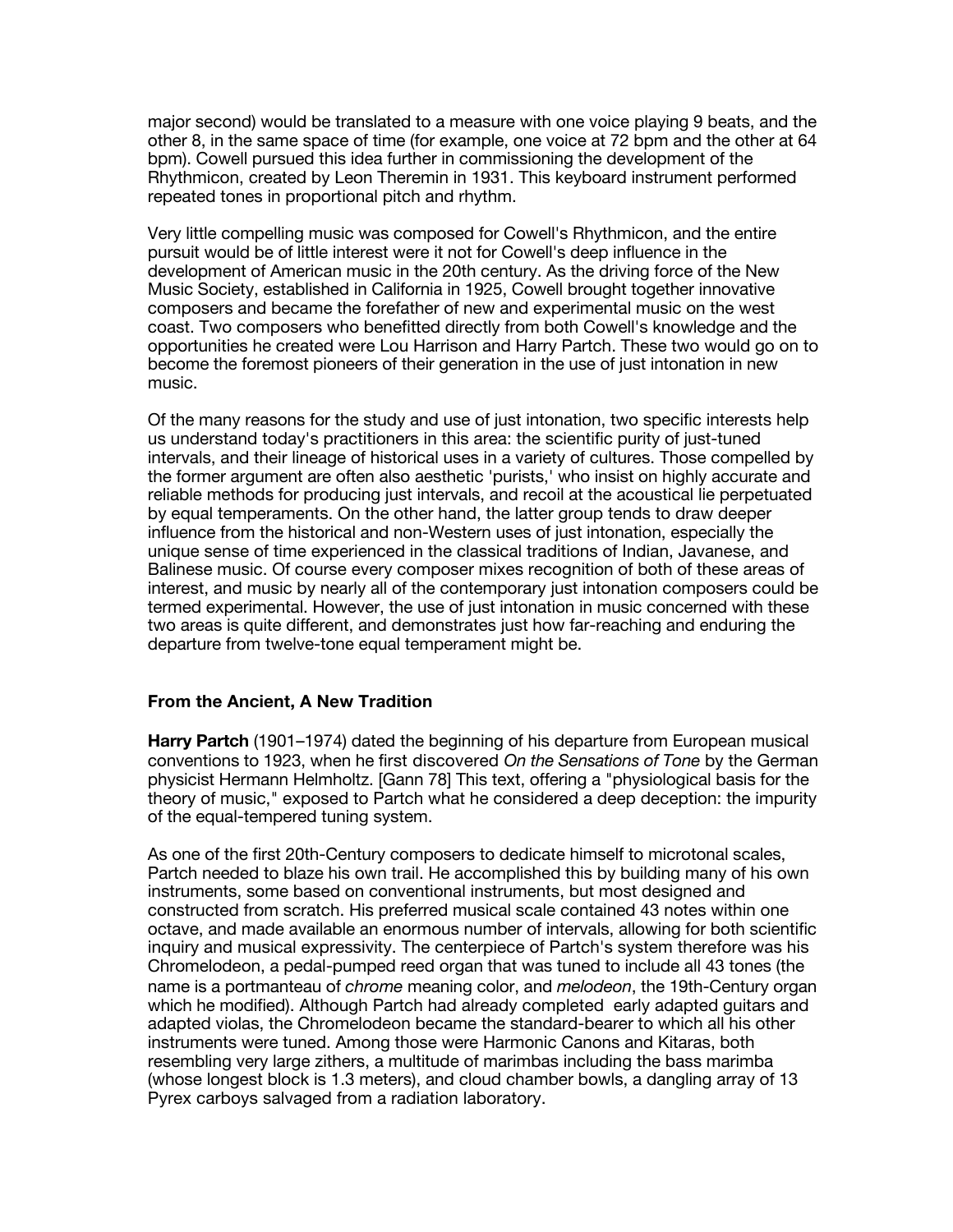Throughout his life, Partch was most deeply interested in a new form of opera. He designed his instruments not of simple creative whim, but in an effort to build an orchestra that would support dramatic speaking and singing. His early works often pair an instrument with an intoning voice, as in *Seventeen Lyrics by Li Po* (1930–33) and *Barstow* (1941), which uses text from eight pieces of graffiti spotted on a highway railing in California. As he developed more instruments in the 1940s and '50s, Partch expanded the scope of his work, leading towards large-scale dramas that would later include choreography. The most significant among these are: *Oedipus* (1950, '52–54, '67) using text from both Sophocles and W. B. Yeats; *Revelation in the Courthouse Park* (1960), which alternates between Euripides's *The Bacchae* and a modern re-telling of the same; and *Delusion of the Fury* (1965–66), a two-act drama based on an 11th-Century Japanese story and an African folk tale.

Partch's choice of mythical and at times ancient tales is well-matched to the oddity of the sounds of his instruments and his musical language. He scorned what he considered "abstract" music, preoccupied with formal considerations, and instead sought to write "Corporeal music" which "is emotionally 'tactile.' It does not grow from the root of 'pure form.' It cannot be characterized as either mental or spiritual." [Partch 8] His preoccupation with the physical and tactile nature of music was revealed in his attempts to fuse drama, poetry, music, and dance in his work, and also in his commingling of the everyday and the mythical in his subject matter.

Like many musical innovators, Partch explained his ideas in a kind of treatise, titled *Genesis of A Music*, first published in 1949, and expanded in its second edition in 1974. In this wide-ranging text, Partch attempts to state and argue for his own artistic values, most importantly Corporealism, define and detail his understanding and use of just intonation, survey the historical development of intonation in both western civilization and western scientific study, demonstrate the majority of his instruments, describe six of his major works, and address both theoretical and pragmatic compositional issues in his work. The language of the text is often dense, but Partch was forging a new path, where no textbook could have guided him. Of necessity, he includes an entire chapter of definitions pertaining to intonation, and a separate chapter describing his "language of ratios." The text is far from methodical, but does exhibit both scientific investigation and steadfast aesthetic views. These are two qualities he would share with many subsequent pioneers in just intonation.

In *Genesis*, Partch shows the progression of his work that led to his 43-tone division of the octave. He also explains his theory regarding the emotional content of specific intervals, an idea he expresses with a graphic termed the "one-footed bride" for its curving, billowing shape. This "graph of comparative consonance" explains that perfect fourths and fifths express "power," those in between (tri-tone equivalents) provide "suspense," intervals around equal tempered thirds and sixths express "emotion," and intervals equivalent to seconds and sevenths provide an "approach" to the tonic.

Partch may have been the only composer to work with his "one-footed bride" in mind, but *Genesis* would prove to be highly influential for nearly every other composer working in just intonation. Partch's radically new understanding of harmony, particularly consonance, pointed the direction for a new discipline in music. Whereas earlier generations of Western composers were often preoccupied with categorizing intervals as consonant or dissonant (and cataloguing the methods by which those qualities should be managed), Partch sought to scientifically establish a *spectrum* of consonance. In his view, increasing the odd numbers involved in a just-tuned interval gradually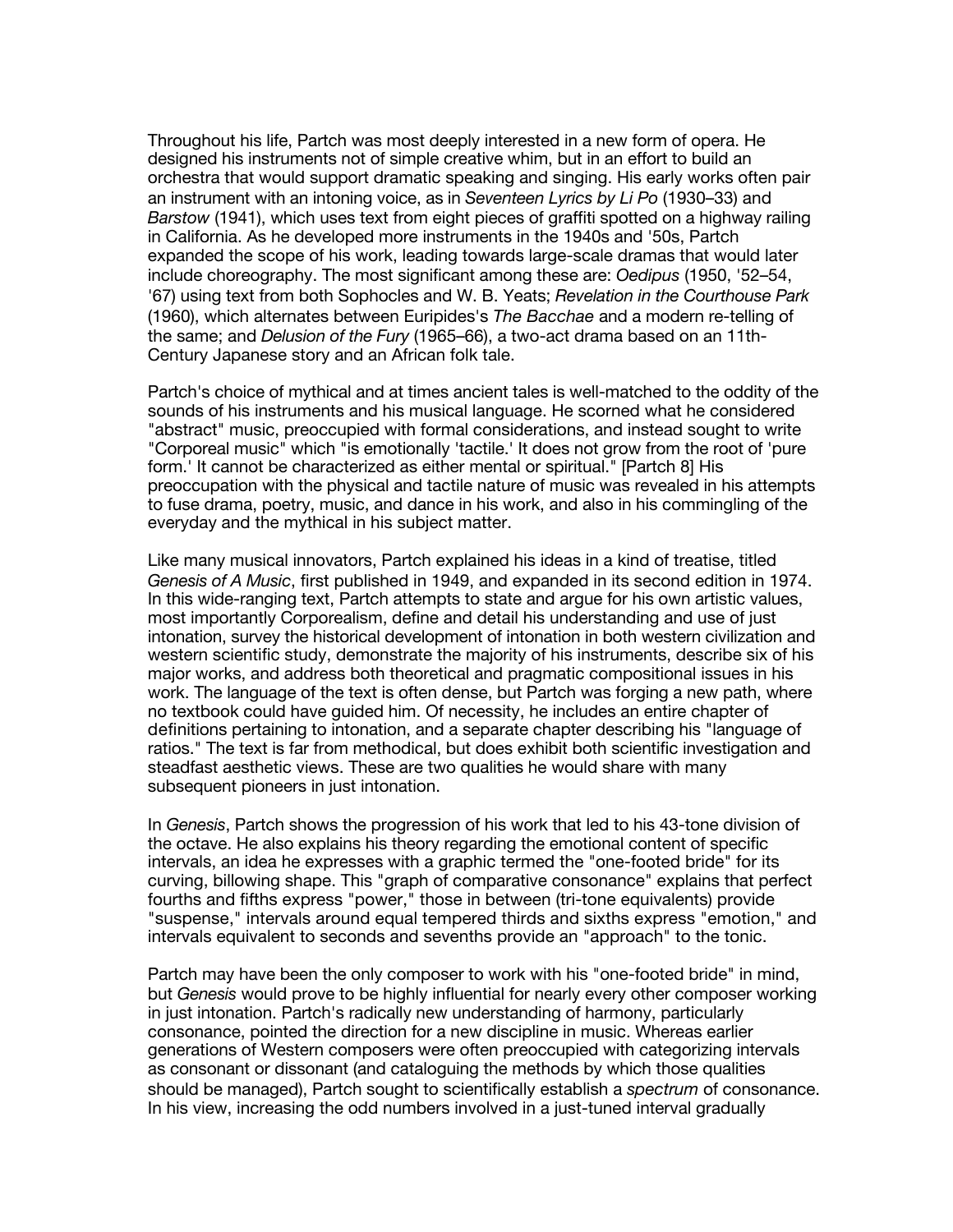decreases the amount of consonance: therefore the interval 13:10 is less consonant than 7:5 [Partch 87]. He saw the history of western music therefore as slowly developing its awareness of the outer reaches of consonance: "man's use of musical materials... has progressed from the unison in the direction of the great infinitude of dissonance." [94] For Partch, dissonance is a *direction* along the spectrum of consonance. He felt he was a part of that history, continuing the study of harmony in its progression towards the "infinitude of dissonance."

Partch was a college dropout and largely self-taught. Although he worked in residence at the University of Illinois and other colleges, he did not teach more than an occasional guest lecture. As a result, the only way for curious students to learn from him was to work as an apprentice. Two young composers who did just that were Ben Johnston and James Tenney.

Like Partch, **Ben Johnston** (1926– ) encountered Helmholtz's text at a young age: he was 11 when he heard a lecture about the book's influence on Debussy. As a college student, Johnston was given a copy of *Genesis of A Music* by a teacher, and subsequently became determined to work with the book's author. He moved to Gualala, California, in 1950, to work as Partch's apprentice, tuning string instruments. Johnston later professed that while "Partch could have wished for a carpenter or for a percussionist... [he had] someone who understood his theory almost without explanation, and who could hear and reproduce the pitch relations accurately." [Von Gunden 11]

Johnston's ability to hear pitch relations in terms of just intonation would lead him to extend Partch's harmonic developments. However, Johnston quite deliberately focused on integrating his harmonic principles with the existing Western tradition, and wrote for conventional instruments and ensembles, often in established musical forms. In his article "The Corporealism of Harry Partch" (originally published in *Perspectives of New Music*), Johnston explained how he viewed his mission: "I felt that my eventual task would be to alter attitudes, especially theoretic currents within the mainstream, from the mainstream, to the mainstream. It would be my role to bring his [Partch's] work into relation with accepted traditions and recognized challenges to tradition, and to whatever extent necessary and possible to bring these enormous trends into relation to some of his most important achievements." [Johnston 228]

To date, his most well-known piece is *String Quartet No. 4* (1973), often called the "Amazing Grace" Quartet, as it is composed of variations on the English hymn, using three different systems of just intonation. In this work and many others such as *Knocking Piece* (1962), *Sonata for Microtonal Piano* (1964), and the challenging orchestral work *Quintet for Groups* (1965), Johnston extends Cowell's original idea where whole-number proportions define the relationships between a number of musical elements in addition to pitch, such as rhythms, large-scale form, and instrumentation. In Johnston's music, this often brings about highly complex rhythms, and bustling polyphonic textures.

The way Johnston applies a series of integers to different aspects of music is reminiscent of serial composing techniques, and indeed Johnston began composing in that style. In his early works he tries to use just intonation to achieve a new kind of atonality, but he abandoned his commitment to serial ideas as he focused more intently on tuning and intonation. His research into "extended just intonation" resulted in a number of innovations: he developed and worked with a variety of scales, including a 53-tone scale that incorporated twelve-tone equal temperament and allowed for clean modulations; he invented a new system of notation with more accidentals, making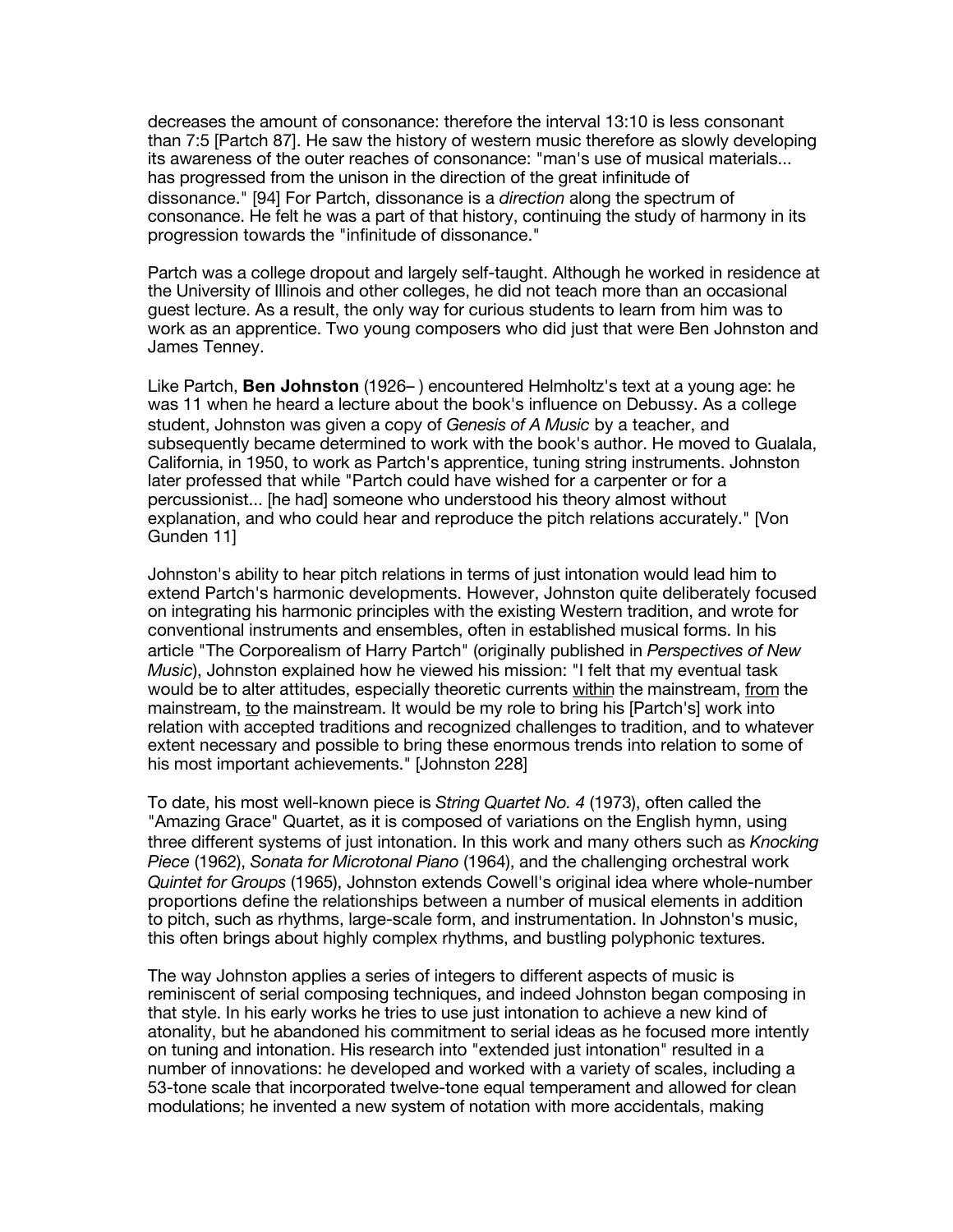seemingly impossible music merely difficult to perform (his music could never be simple); and, perhaps most importantly, he developed strategies in his composing that would aid performers of his music. In addition to the new notation, Johnston would often provide explanatory notes, highlight important pitch relationships in the score that could be verified by ear, and avoid entrances or solos requiring performers to "find" a note without a clear reference pitch.

In the process of this work, Johnston made enormous achievements, not the least of which is exemplified in *String Quartet No. 4*: he composed music using just intonation that appealed to a large audience. While much of Johnston's music is modernistic and harmonically challenging, he has also made explicit reference to folk songs, pop music, and jazz standards in his works. Unbound by stylistic genres, Johnston's method for bringing together just intonation and other music trends has led to a wide-ranging body of highly expressive work. In 2010, in the twilight of his career, Johnston remarked, "I have devoted my life to a cause, and I don't regret it."

### **Musical Scientists, Harmonic Inventors**

Johnston deliberately worked for the majority of his life in a particular area of inquiry: bringing extended just intonation together with conventional writing styles, techniques, and, most importantly, performance practices. On the other hand, **James Tenney** (1934–2006) was led by a restless dedication to compositional invention. He was among the early pioneers of electronic music, performed with John Cage, Steve Reich, and Philip Glass, and published important early indeterminate works. But he dedicated the last twenty years of his life and work to re-examinations of harmony.

Like Johnston, Tenney worked with Partch, although he could hardly be said to have studied with him, since he was dismissed after just six months of tuning and instrument repair. He had been interested in Partch's instruments and tuning, but wanted further to discuss theory. Partch was not interested in such debates, but Tenney would go on to become both an influential theorist and one of the most influential American composers to make use of just intonation.

Tenney's interest in just intonation sprung from his investigations into psychoacoustics and aural perception. Some of his most powerful pieces are based on acoustic phenomena: *Critical Band* (1988), a work for variable instrumentation, explores all of the unexpected sounds that occur when two (or more) tones pass from sounding as one to two distinct pitches. Another oft-performed work is *Having Never Written A Note for Percussion* (1971), which consists of a very slow crescendo and decrescendo on a onenote tremolo, usually performed on a chau gong. Both of these works reveal intricate acoustic phenomena related to tuning, although neither uses just intonation exclusively.

More often than not, Tenney's connection to just intonation may be found in his use of the harmonic series, the series of pitches resulting from multiplying the frequency of one beginning or "fundamental" pitch by whole numbers. Tenney combines a mindfulness of the differences between just intervals and equal tempered approximations with a penchant for long, sweeping gestures and large-scale forms, encouraging a style of listening where narrative and rhetorical techniques bear no relevance. In another work for variable instrumentation, *In a Large Open Space* (1994), players perform long tones from the F harmonic series, from various positions throughout the performance space. Listeners are therefore free to walk through the slowly transforming chord, their proximity to the various ensemble members determining which parts of the droning chord they are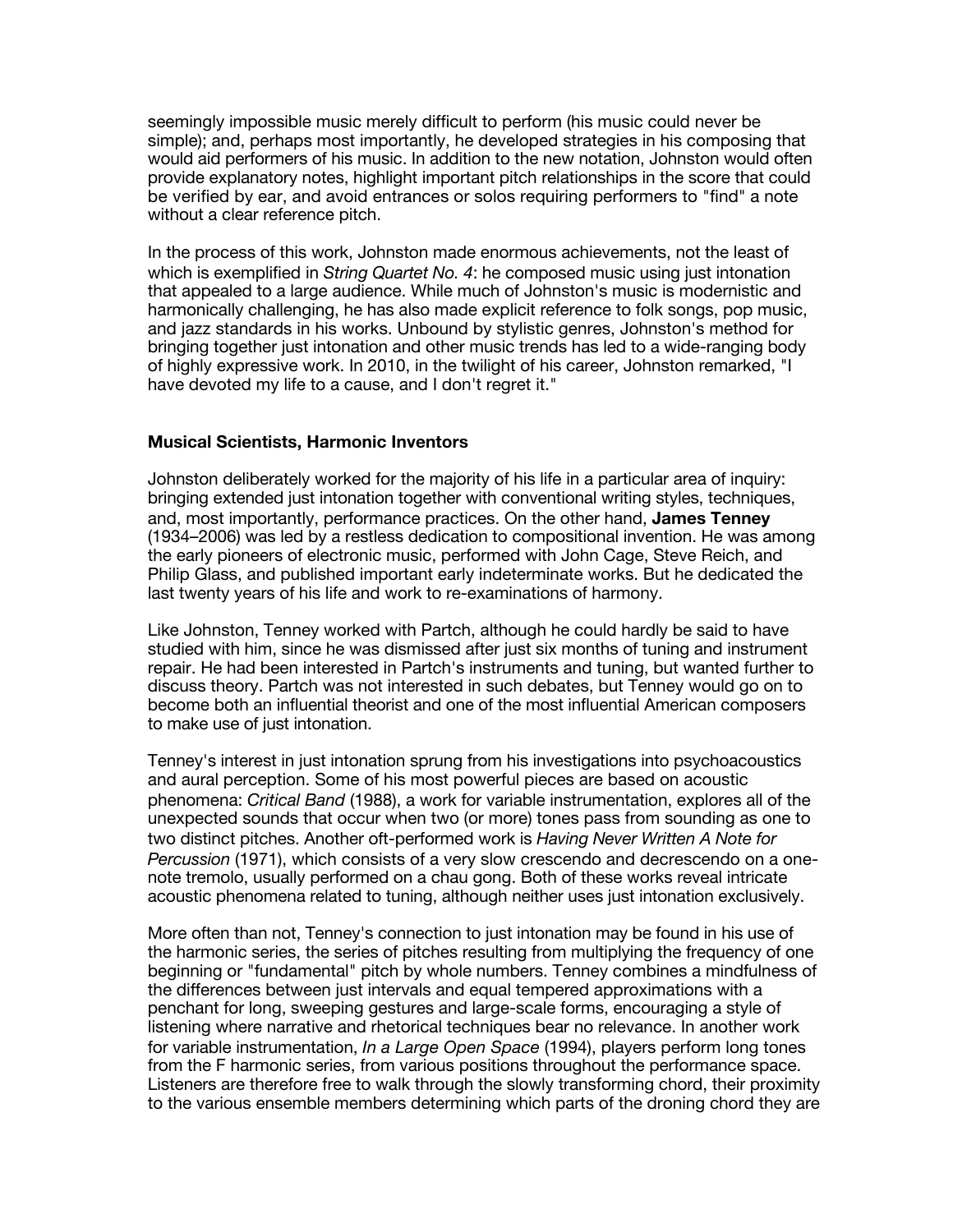#### hearing.

Other works of Tenney's use clear large-scale gestures, but chaotic events in any fivesecond space of time. This type of "algorithmic" composing offers another solution to the difficulty of performing works in just intonation: players are free to select tones from an available set of pitches, which transforms over time. Tenney uses this technique to great effect in his *Spectrum* pieces, which unfold a harmonic series in a variety of fascinating ways, and in the later works from the *Harmonium* series, which modulate through the "circle of fifths," disproving the notion that the use of just intonation necessitates unmoving, static music.

Another composer whose works often involve a slow unfolding is **La Monte Young** (1935– ), who since the 1960s has collaborated with his wife and light artist Marian Zazeela. Early in Young's career he was involved in the Fluxus movement. His *Composition 1960 #7* from this time gives some indication of his musical future: it specifies two pitches (B and F#) and instructs, "to be held for a long time."

Young attributes his interest in long, sustained tones to his years as a saxophone student, when he would practice long-tone exercises. He has since transformed that interest into works that explore acoustic phenomena resulting from specific collections of just tuned intervals, which are layered together to evoke chords unavailable in any other music. Young considers these works to be experiments, following the belief that evoking a "drone state of mind" by presenting specific musical intervals will elicit unique emotional and physiological responses. (He most likely adopted these principles from his teacher, the Hindustani classical singer Pandit Pran Nath, who was also a great influence on Terry Riley.)

Young's ongoing collaboration with Zazeela, *Dream House*, has served as the staging ground for their installations, in which a matrix of just tuned sine waves in elaborate, symmetrical configurations are complemented by chaotic lighting installations. Kyle Gann's description for *The Village Voice* of one of Young's works (the title begins *The Base 9:7:4 Symmetry in Prime Time When Centered Above and Below The Lowest Term Primes in...* and is over 100 words long) reveals the remarkable effect of these installations:

Walk into *The Base 9:7:4 Symmetry* and you'll hear a whirlwind of pitches swirl around you. Stand still, and the tones suddenly freeze in place. Within the room, every pitch finds its own little niche where it resonates, and with all those closebut-no-cigar intervals competing in one space (not to mention their elegantly calculated sum- and difference-tones), you can alter the harmony you perceive simply by pulling on your earlobe. . . . [W]hile *Romantic Symmetry* was more "melodic" in a sense, since its overtones were more evenly spread throughout the range, *The Base 9:7:4 Symmetry* is more textural. Moving your head makes those tones leap from high to low and back, while that cluster in the seventh octave, with its wild prime ratios like 269:271, fizzes in and out. . . . [Gann 187]

Young's works have increased in complexity to a degree hardly imaginable, but most critics agree his masterpiece is *The Well-Tuned Piano*, a project begun in 1964. This work, which continues to evolve, has lasted as long as seven hours, and is performed on a just intuned piano. Like many of Young's early compositions, it is loosely structured, allowing for rule-based improvisation. The piece consists largely of intervals and chords which are slowly introduced, then accumulated together in loud tremolos to create "clouds," where the intervals can interact and produce other acoustic phenomena, like shimmering sum tones and rumbling difference tones (perceived pitches with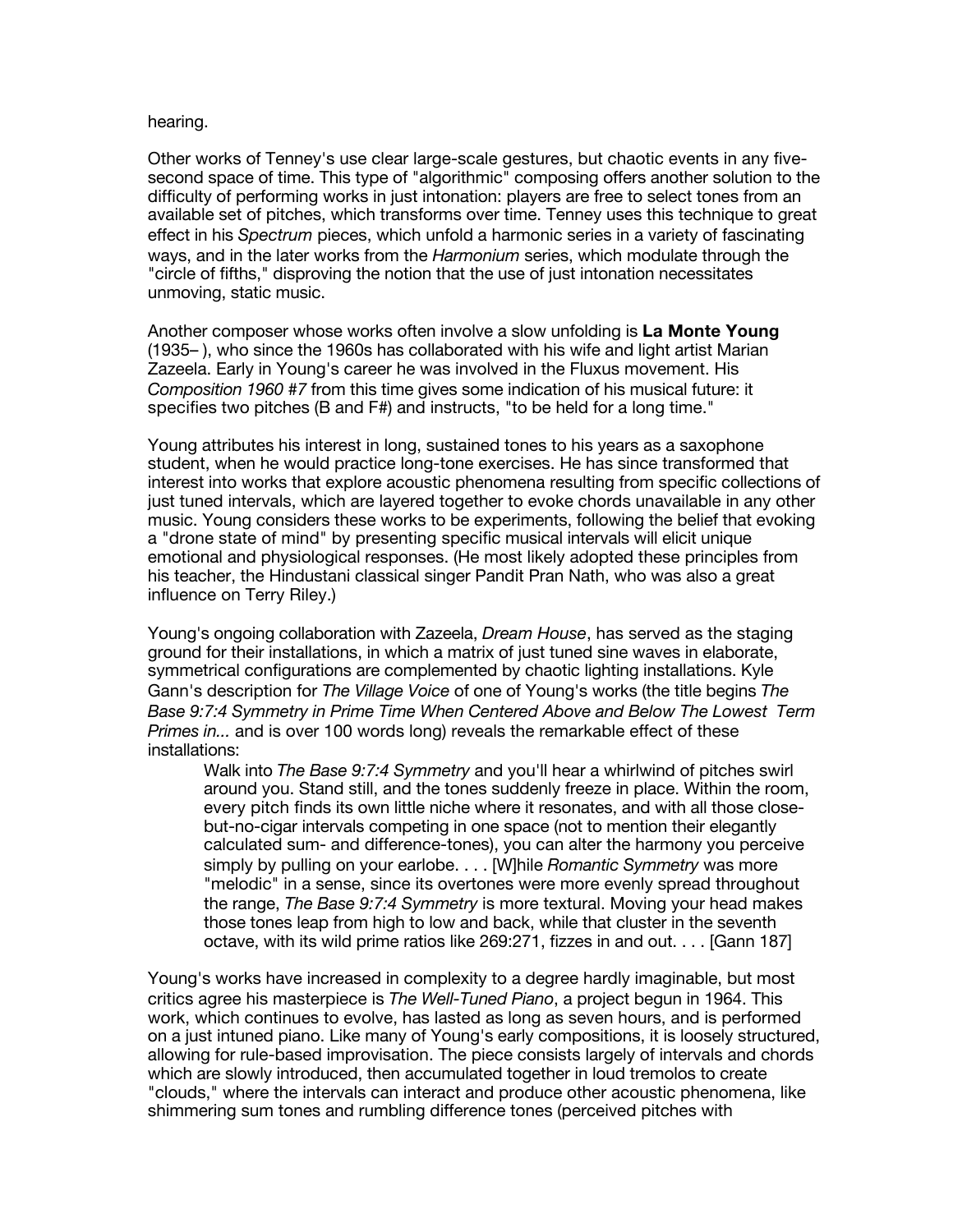frequencies resulting from the sum of or difference between the frequencies of two tones). Apart from Young, the only performer of this work is his protégé Michael Harrison, who has also begun to compose works of a similar nature.

Whereas Young's works are often quite loud and extremely long, the music of **Phill Niblock** (1933– ) is often quite long and extremely loud. Niblock uses high amplitudes with both electronics and live instruments to explore complex overtone patterns and interferences that occur at very high frequencies. His loud drones are often paired with films from his series *The Movement of People Working*, creating a powerful combination of the visual rhythms of everyday rural work with the blazing insistence of the music. While Niblock's work does not explicitly explore intervals in just intonation, he continues in the same tradition of abandoning conventional harmony (in Niblock's case, he had no formal training to begin with) in favor of a scientific journey through harmonic invention.

Neither Partch nor Young found a career in American universities, but both Johnston and Tenney taught composition for many years, directly influencing a large number of today's living composers. Like Tenney, with whom he studied at California Institute of the Arts, **John Luther Adams** (1953– ) often uses large-scale formal processes and algorithmic solutions in his composition. He has combined this approach with a deep affinity for the natural world: his ongoing installation at the Museum of the North in Fairbanks, Alaska, *The Place Where You Go To Listen* (2008– ), translates natural phenomena such as sunlight, fluctuations in the magnetosphere, and seismic activity, into audible events. **Kyle Gann** (1955– ), like his teacher Johnston, is something of a stylistic chameleon. A self-described post-minimalist, he draws from his encyclopedic knowledge of American music and a talent for warm lyricism to create works that are often rhythmically driving yet complex. But his harmonic palette is more expressive than most rhythmically driven composers: his works feel closer to interludes than theatrical showpieces, closer to impressionist and jazz harmonies than bombastic prog-rock power chords. **Larry Polansky** (1956– ) has made extensive use of computers in his work, continuing Tenney's innovations in algorithmic composition. His ability to integrate complex mathematical principles into his work is complemented by his facility in using computers as a performance tool, for realizations and interactions with other performers. Each of these three composers has expanded the use of just intonation by integrating it into the rest of their musical world. Their success in creating highly original work points to the untapped but fertile field that might grow from the hybridization of just intonation with myriad other musical tools.

## **Another Harmonic World**

**Lou Harrison** (1917–2003) composed in just intonation for a multitude of instrumental combinations, from solo vocal music to full orchestra to gamelan. Although his music is more often (and perhaps more easily) associated with influences from non-Western cultures, especially Balinese and Javanese gamelan practices, Harrison from a very early age sought ways to move beyond equal temperament, and over the course of his career became one of the most successful composers to bring the sounds of just intervals to audiences beyond avant-garde music cliques and musicological rogues. For Harrison, the use of equal temperament represented a dull standardization, a fault in Western culture, and a soul-less practice that needed reviving through acoustical purity.

Harrison's music is often based in the exploration of a specific scale or mode, drawing more from ancient cultures than modern developments. He offers a mixture of rhapsodic melodies, romantic drama, enchanting rhythmic motifs and carefully controlled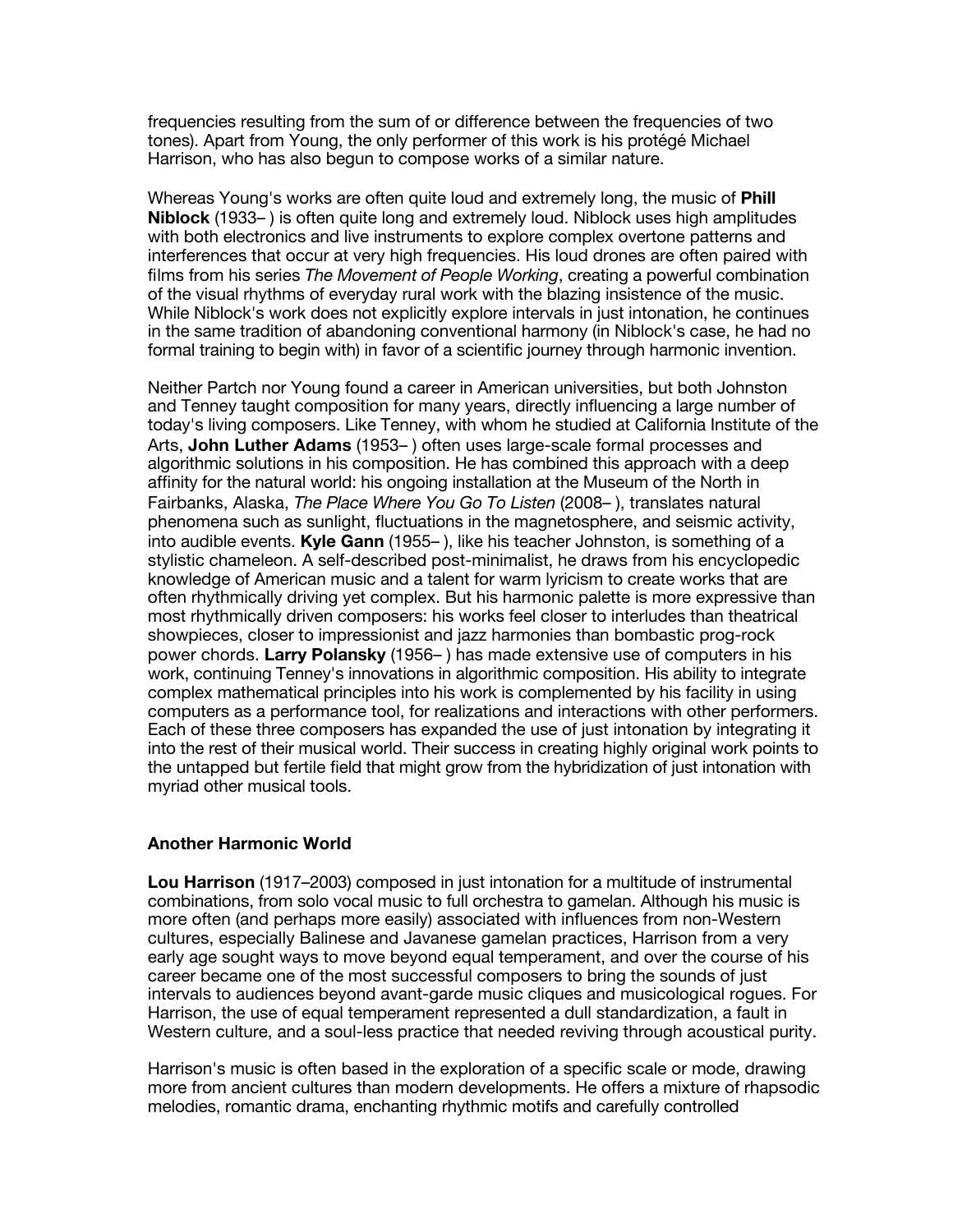instrumentation and orchestration. Amidst all of this, Harrison constantly investigated tuning, fueled early on by reading of Partch's *Genesis*, but motivated for the majority of his career by such far-flung connections as the relationship of tetrachords in Greek theory to Javanese gamelan tunings. [Miller 111]

Early on, Harrison developed two important compositional principles through which he approached his work. The first was the use of the Javanese terms *slendro* and *pelog* to distinguish types of scales. *Slendro* scales contain only whole steps (of varying sizes), and *pelog* scales use some half-steps. This was an important way of distinguishing modes, which Harrison pursued through a variety of projects intended to index modes from around the world. Another principle Harrison invented was a distinction between what he termed Strict Style, where a piece would use only the pitches in a mode of five, six, or seven pitches. In contrast, Free style was "to freely assemble, or compose with whatever intervals one feels that he needs as he goes along." [Harrison 6] Harrison would compose many works in both styles, and in some cases combinations of the two.

Among Harrison's first attempts to notate just intonation, and an early example of a work in Strict Style using very limited means, is *Four Strict Songs for Eight Baritones and Orchestra* (1955). Harrison wrote his own text for the songs, which are inspired by Navajo interpretations of creation, and addressed to plants, animals, heavens, and minerals. Each song uses a different pentatonic mode, the intervals of which Harrison felt reflected the song's theme.

Harrison's ability to create propulsive rhythms and beautiful melodies, with little of the typical sense of harmonic progression found in Western music, demonstrates a delicate balance of eastern and Western influences. His impulse to combine and bring together seemingly irreconcilable musical practices led to brilliant and unusual instrumentations, and powerful programmatic usage of multiple tuning systems within one piece. In his *Pacifika Rondo* (1963), Harrison calls for a chamber orchestra of both western and eastern instruments in a suite of seven movements, each centered around a specific Pacific culture: Korean, Buddhist, Chinese, and Mexican cultures are represented, and the sixth movement is composed using twelve-tone harmonic language, in a furious protest against the testing of nuclear weapons in the Pacific.

The percussion used in *Pacifika Rondo* includes pak (Korean clapper), chango (Korean double-headed drum), daiko (Japanese drum), elephant bells, and gongs. Harrison's works often make use of special percussion instruments, whether drawn from non-Western cultures, scrounged from amongst flower pots and glass bowls, or built by his collaborators. He and partner Bill Colvig were deeply involved in constructing custom instruments such as specially tuned flutes and viols with movable or independently placed frets. Harrison also tuned a number of gamelans, xylophones, and other conventional instruments, which would be used for music both traditional and contemporary.

While composers like Partch and Johnston might be considered hard-line purist adherents to just intonation, Harrison's personality was reflected in his pragmatic approach to tuning. In works such as his *Concerto for Piano with Javanese Gamelan* (1987), the piano derives its intervals from the gamelan, but makes use of twelve tone equal temperament. It could be said, without derision, that his talent in creating arresting and delightful music took precedence over any theoretical imperatives. As Conductor Dennis Russell Davies explains, with Harrison's music "the audience feels as if it's being spoken to directly. There's effervescence, spontaneity, and enthusiasm. His music has passion and assuredness. There's a vulnerability as well that can be particularly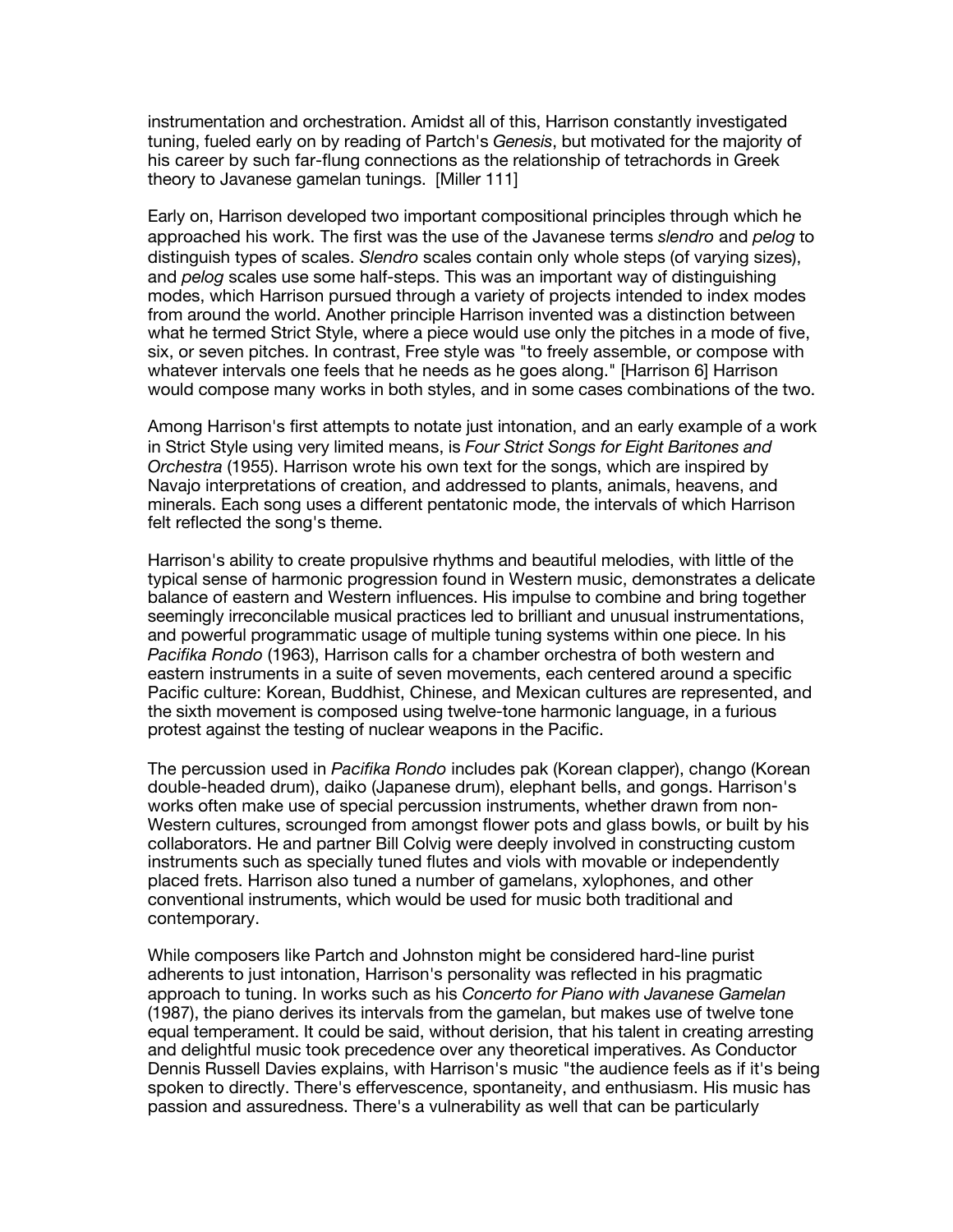#### touching." [Miller xi]

Whereas Harrison's greatest influences came from around the Pacific Rim, **Terry Riley** (1935– ) studied with Hindustani classical singer Pandit Pran Nath (Riley also performed in Young's *Theater of Eternal Music* in the 1960s). Although he is most well-known for his pioneering work *In C* (1964), which is said to have 'established' minimalism, Riley has explored time and repeated musical fragments for many years alongside other works that involve straightforward melodies, and influences from jazz, tango, and blues.

Riley's use of just intonation has been largely confined to keyboard works of long duration. His *Shri Camel* (1980) for solo electric organ in just intonation with delay uses raga-like structures, overlapping short musical fragments to create slowly changing and moving patterns. These propulsive ostinatos, presented in nearly static harmonies, evoke an ecstatic suspension of time. *The Harp of New Albion* (1984), a two-hour piece for just intonation piano, works in a quite different way. In this piece Riley takes advantage of unusual but consonant intervals in a variety of forms, including a waltz and a section in ragtime. Throughout the ten movements of the work, Riley's wit and lighthearted approach shine along with his virtuosity as a pianist.

*The Harp of New Albion* is the third of a series of Native American Mythological Portraits. For Riley, as with Harrison and others, the use of just intonation fits aesthetically with a spiritual and cultural outlook of deep respect for non-Western cultures. It would be impossible to state simply the ways in which Riley draws from Native American, Indian, and Buddhist practices; likewise Harrison's relationship to Balinese and Javanese music is not as clear as it might seem, given that he also devoted a great deal of study to Chinese and Korean music and philosophy. But it is obvious through the nature of their compositions that Harrison and Riley approached just intonation not as a scientific study, but rather as a method with a long musical past, only recently obscured.

In the early part of her career **Pauline Oliveros** (1932– ) was a sonic experimenter, much like La Monte Young and James Tenney: she was among the early electronic music pioneers in San Francisco, and composed works involving difference tones and other acoustic phenomena. Her tape piece *I of IV* (1967) uses upper overtones from the harmonic series related to the 60-cycle hum of America's electric power frequency.

But over time Oliveros became better known as an improviser, associated directly with her accordion, which she has modified to make available to her two different just intonation tuning systems in the two hands. In addition she often performs with delay processors and other electronics to amplify and layer her playing into more complex and polyphonic textures. She refers to this setup as the Expanded Instrument System, and it can be heard in numerous recorded works, including *The Beauty of Sorrow* (1987), a gorgeous and meditative piece intended to aid the listener in times of spiritual change.

The spiritual, and at times ritual aspect of Oliveros's work has over the years come to the forefront of her musical practice. In 1971 she composed her *Sonic Meditations*, which were followed shortly thereafter by the *Deep Listening Pieces*. The latter collection includes 36 works intended for audience members, encouraging a meditation-like practice of listening, vocalizing, and appreciating environmental sounds as part of the musical experience. Oliveros has from the time of those works extended an aesthetic seed that began in the 20th century with John Cage, creating an ethic of "Deep Listening" or "sonic awareness" that draws from the consciousness and physical discipline of meditation.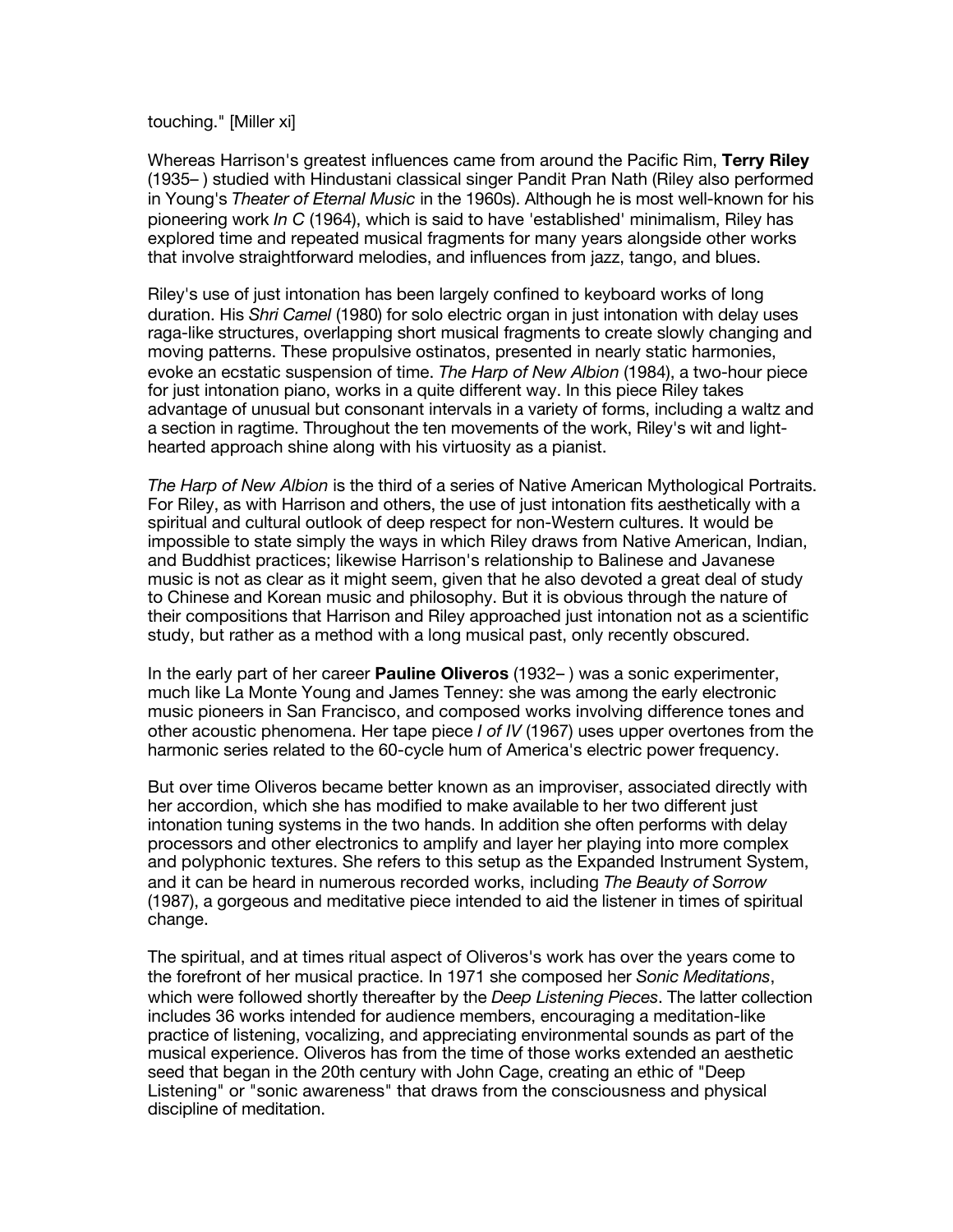The influence of Eastern religion in this practice of Deep Listening is subtle but clear. However, in many works Oliveros has made more explicit reference to the mandala, a circular image used as a meditation object in Tibetan Buddhism, and as a therapeutic tool in Indian sandpainting. She has used the image to determine many aspects of her works, and often creates theatrical (though very understated) performances in which participants sit in a circle, improvising along her guidelines for hours at a time. Oliveros also leads Deep Listening retreats, and performs with her Deep Listening Band, often in uniquely resonant spaces such as cathedrals and caves. Her use of just intonation in these works and other improvised contexts, therefore, is simply one part of a discipline which emphasizes sustained tones and careful attention to listening. But whereas works by Young and Tenney, and even early works of Oliveros, demonstrate acoustic phenomena, the mature works of Oliveros point beyond perceptual matters, evoking a spiritual dimension through their near-religious attention to the individual mind of their performers.

## **A Technique for Innovators**

Although issues related to temperament and tuning were prominent for hundreds and perhaps thousands of years, the recent widespread adoption of twelve tone equal temperament has obscured the scientific basis for harmony almost completely. As a result, musicians pursuing just intonation in America have, for the last 100 years, tended to be highly experimental and adventurous in other aspects of their work. But thanks to the efforts of early pioneers like Partch and Harrison, and teaching from mentors like Johnston, Tenney, and Oliveros, music using just intonation has become more than a novelty in America.

New generations of students, both performers and composers, are learning of the works of their predecessors thanks to the availability of recordings, and to networks of like-minded musicians. Whereas most of the composers discussed here were required to perform their own works, lead their own ensembles, or compose using electronic sound sources, the use of tuning systems other than twelve tone equal temperament is gaining credibility even in conventional circles. Today's mid-career composers are proving that contemporary styles needn't exclude just intonation; instrument builders continue in Partch's tradition but often present works that fall between the avant-garde and popular music. And numerous young composers are inventing their own musical styles that incorporate just intonation. What began as a topic for research has become an open field of inquiry; over the last hundred years, the use of just intonation has emerged as a catalyst for the reinvention of one of music's most essential elements: harmony.